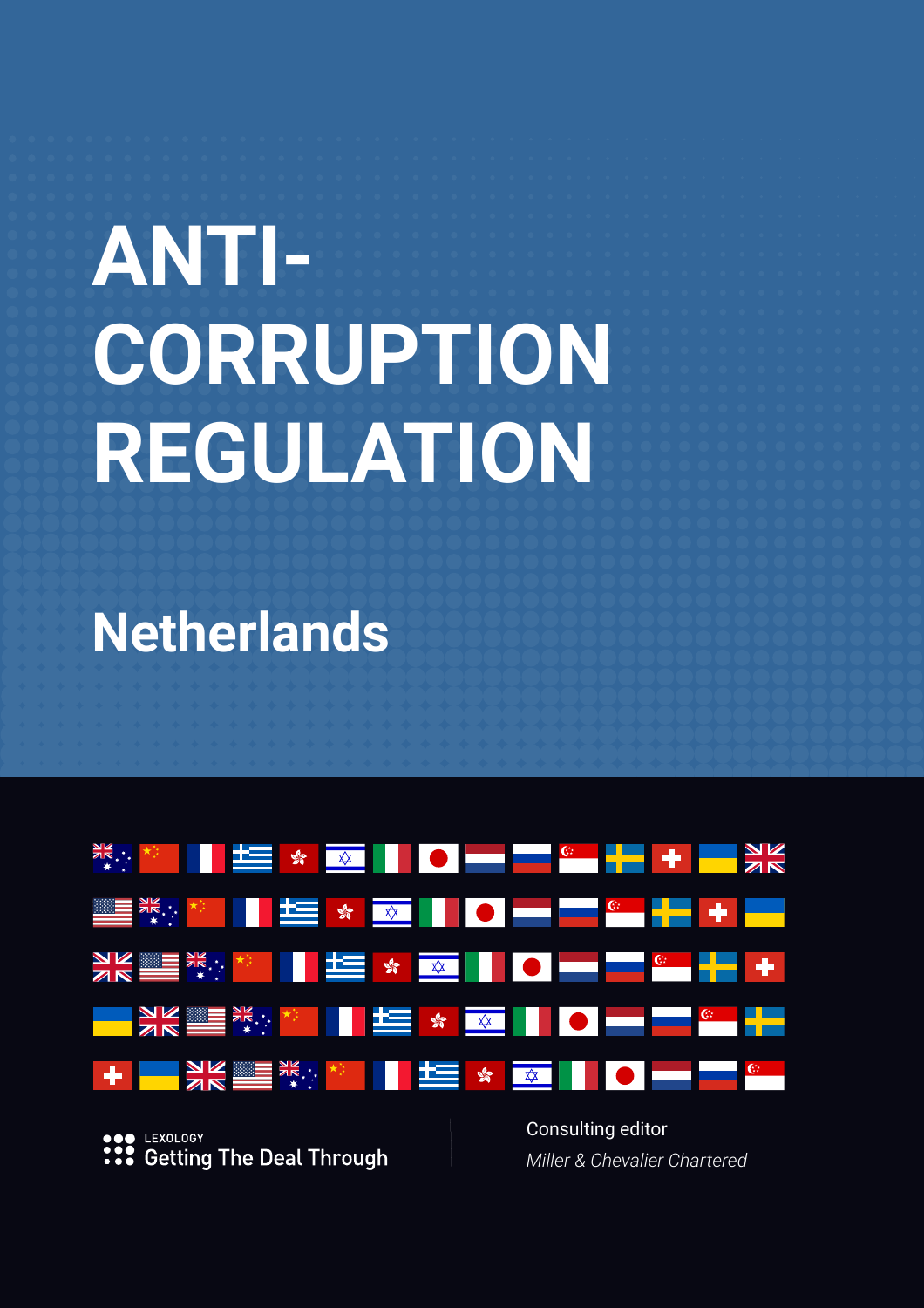# **Anti-Corruption Regulation**

Consulting editors **James G Tillen, Leah Moushey**

*Miller & Chevalier Chartered*

Quick reference guide enabling side-by-side comparison of local insights, including into relevant domestic and international law, agencies, enforcement and sanctions; recent landmark investigations and decisions; and other recent trends.

#### Generated 10 February 2022

The information contained in this report is indicative only. Law Business Research is not responsible for any actions (or lack thereof) taken as a result of relying on or in any way using information contained in this report and in no event shall be liable for any damages resulting from reliance on or use of this information. © Copyright 2006 - 2022 Law Business Research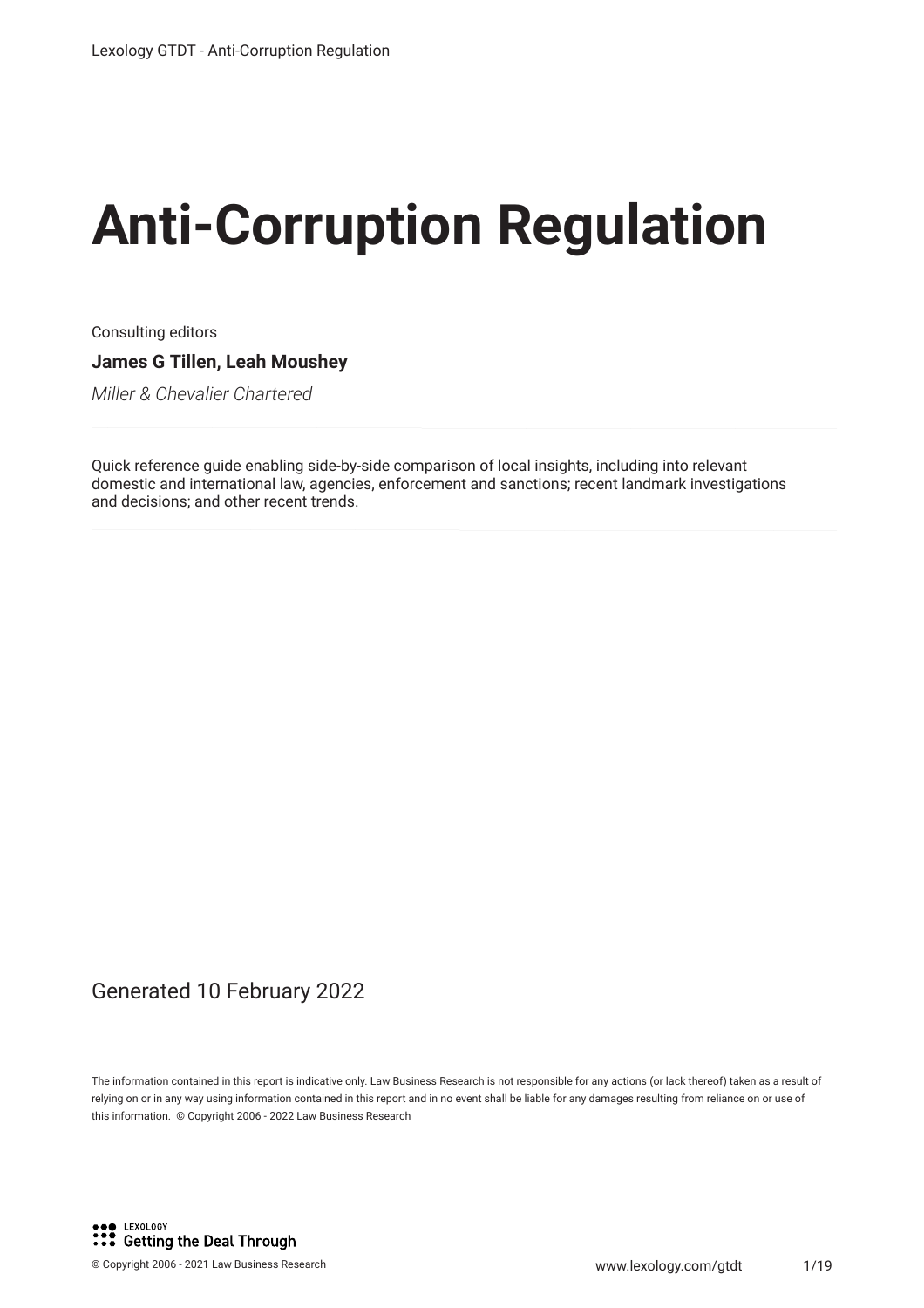## **Table of contents**

#### **RELEVANT INTERNATIONAL AND DOMESTIC LAW**

**International anti-corruption conventions**

**Foreign and domestic bribery laws**

**Successor liability**

**Civil and criminal enforcement**

**Out-of-court disposal and leniency**

#### **FOREIGN BRIBERY**

**Legal framework Definition of a foreign public official** 

**Gifts, travel and entertainment** 

**Facilitating payments**

**Payments through intermediaries or third parties**

**Individual and corporate liability**

**Private commercial bribery**

**Defences**

**Agency enforcement**

**Patterns in enforcement**

**Prosecution of foreign companies**

**Sanctions**

**Recent decisions and investigations**

#### **FINANCIAL RECORD-KEEPING AND REPORTING**

**Laws and regulations**

**Disclosure of violations or irregularities**

**Prosecution under fnancial record-keeping legislation**

**Sanctions for accounting violations**

**Tax-deductibility of domestic or foreign bribes**

#### **DOMESTIC BRIBERY**

**Legal framework**

**Scope of prohibitions**

**Definition of a domestic public official** 

**Gifts, travel and entertainment**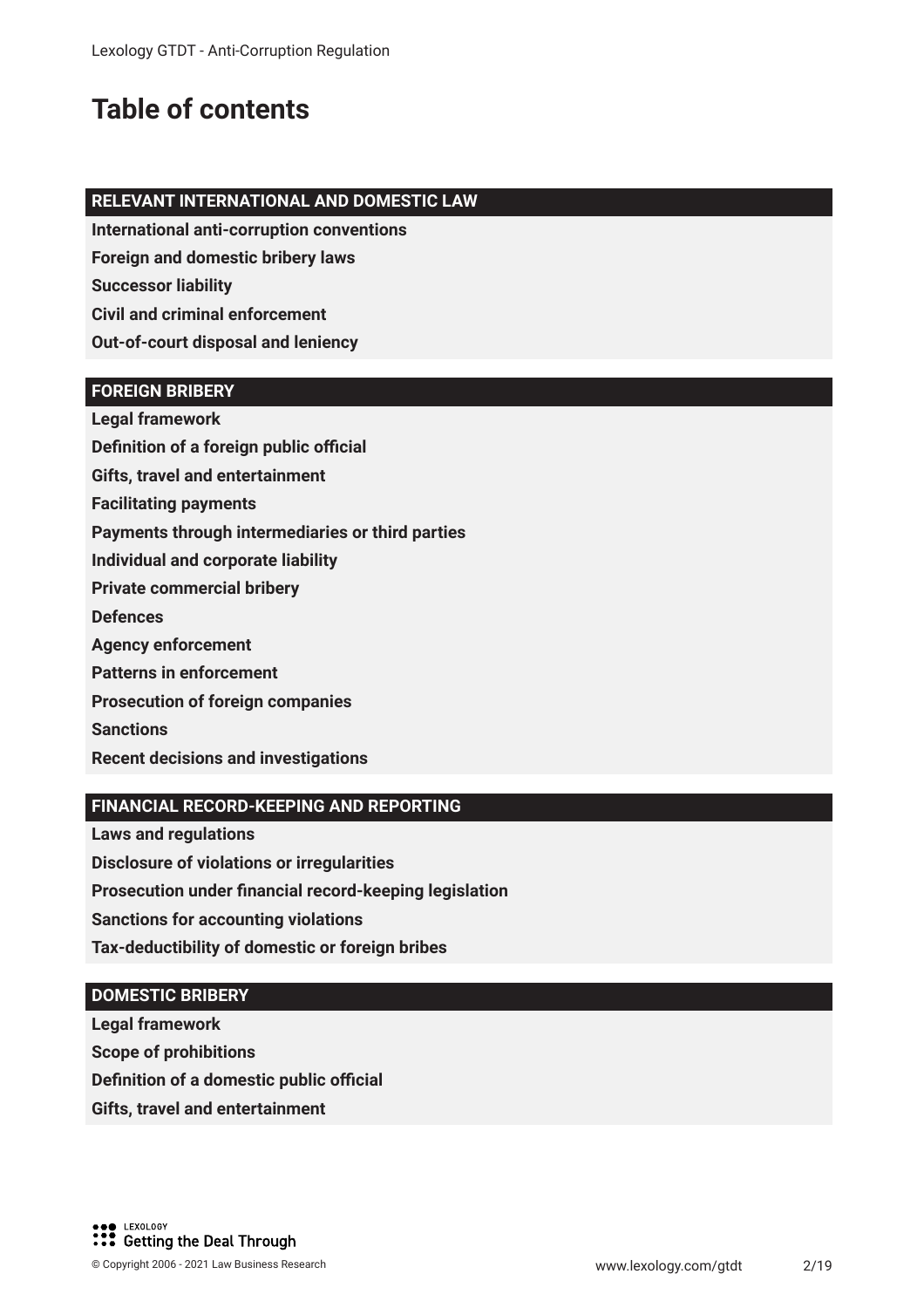**Facilitating payments**

**Public official participation in commercial activities** 

**Payments through intermediaries or third parties**

**Individual and corporate liability**

**Private commercial bribery**

**Defences**

**Agency enforcement**

**Patterns in enforcement**

**Prosecution of foreign companies**

**Sanctions**

**Recent decisions and investigations**

#### **UPDATE AND TRENDS**

**Key developments of the past year**

#### **LAW STATED DATE**

**Correct on**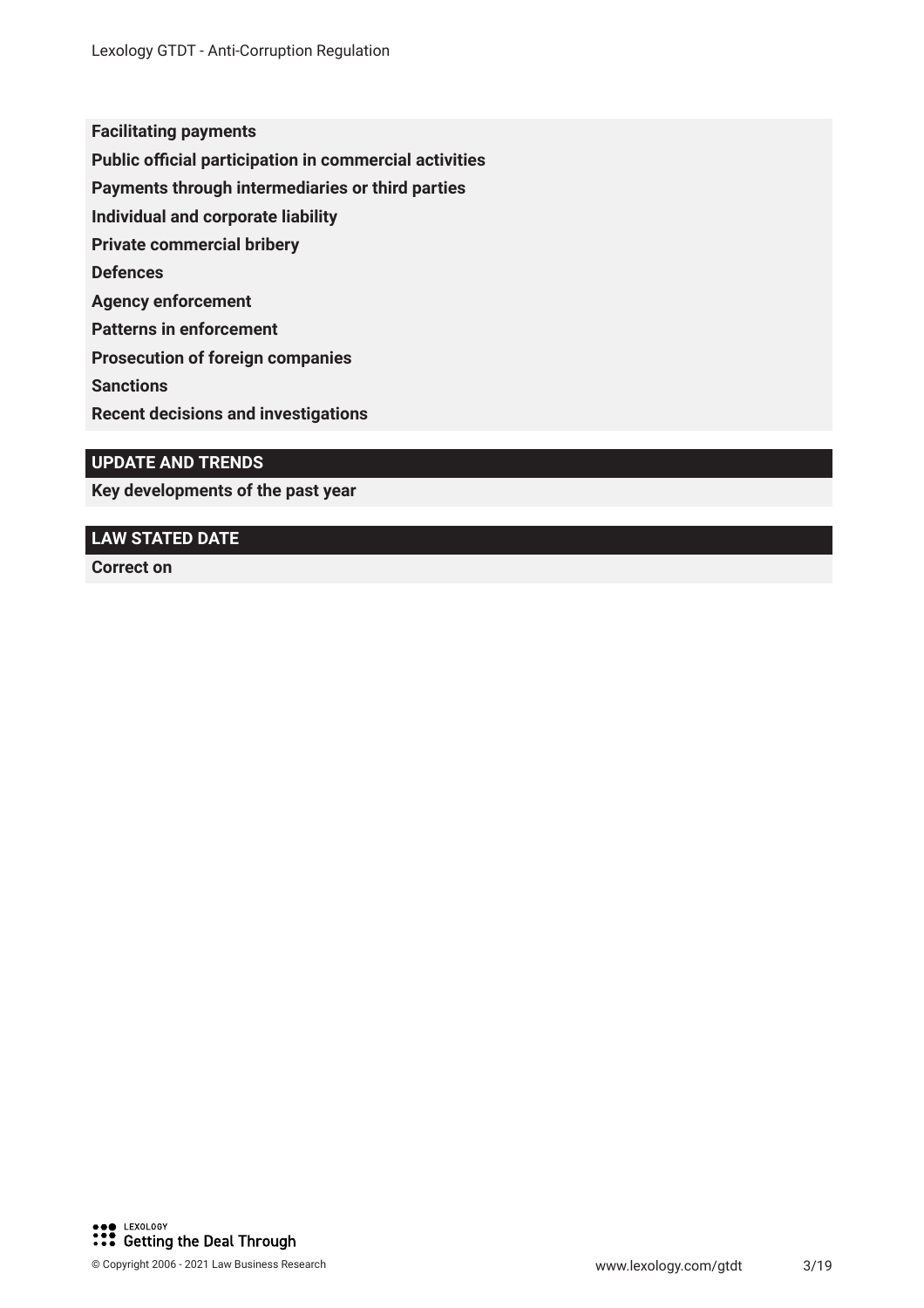### **Contributors**

#### **Netherlands**



**Enide Perez** perez@svs.law. *Sjöcrona Van Stigt*



**Floris Dudok van Heel** dudokvanheel@svs.law *Sjöcrona Van Stigt*

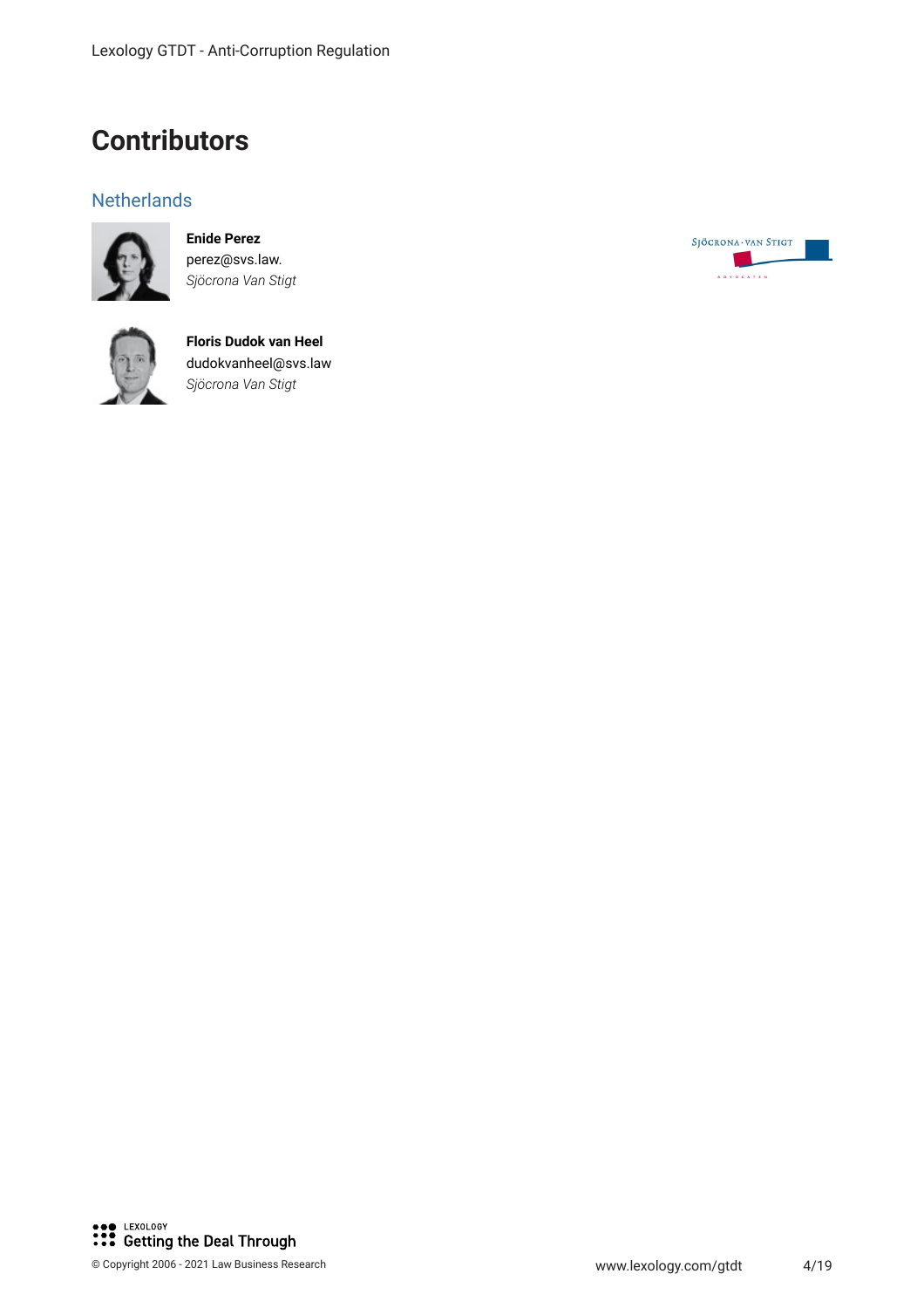#### **RELEVANT INTERNATIONAL AND DOMESTIC LAW**

#### **International anti-corruption conventions**

To which international anti-corruption conventions is your country a signatory?

The Netherlands is a signatory to the following anti-corruption conventions:

- the OECD Convention on Combating Bribery of Foreign Public Officials in International Business Transactions;
- the United Nations Convention Against Corruption (UNCAC);
- the Convention drawn up on the basis of article K.3 (2) (c) of the Treaty on European Union on the fght against corruption involving officials of the European Communities or officials of member states of the European Union;
- the Council of Europe's Civil Law Convention against Corruption;
- the Council of Europe's Criminal Law Convention against Corruption; and
- the Statute of the Group of States Against Corruption (GRECO).

*Law stated - 12 January 2022*

#### **Foreign and domestic bribery laws**

Identify and describe your national laws and regulations prohibiting bribery of foreign public officials (foreign bribery laws) and domestic public officials (domestic bribery laws).

The elements of Dutch laws prohibiting bribery are the same for domestic and foreign bribery. The Dutch Criminal Code (DCC) addresses bribery of both Dutch and foreign public officials as an offence in articles 177 and 178a. Accepting a gift or promise is punishable under articles 363 and 364a of the DCC.

*Law stated - 12 January 2022*

#### **Successor liability**

Can a successor entity be held liable for violations of foreign and domestic bribery laws by the target entity that occurred prior to the merger or acquisition?

Yes, a successor entity may be held criminally liable for acts of the target entity, if the successor entity is in fact (materially) a continuation of the target entity. Whether or not this is the case depends on several factors, such as the extent to which directors, location, activities, etc, have changed with the merger or acquisition (in case law, these factors are referred to as the 'social reality criteria').

*Law stated - 12 January 2022*

#### **Civil and criminal enforcement**

Is there civil and criminal enforcement of your country's foreign and domestic bribery laws?

Criminal enforcement of Dutch bribery laws gets covered by articles 177, 178 a , 363 and 364 a of the DCC. There is no civil enforcement of Dutch bribery laws. However, because bribery is considered an unlawful act, civil law provides the opportunity for individuals and companies having suffered damages as a result of bribery, to initiate civil action to obtain monetary compensation for the damages occurred.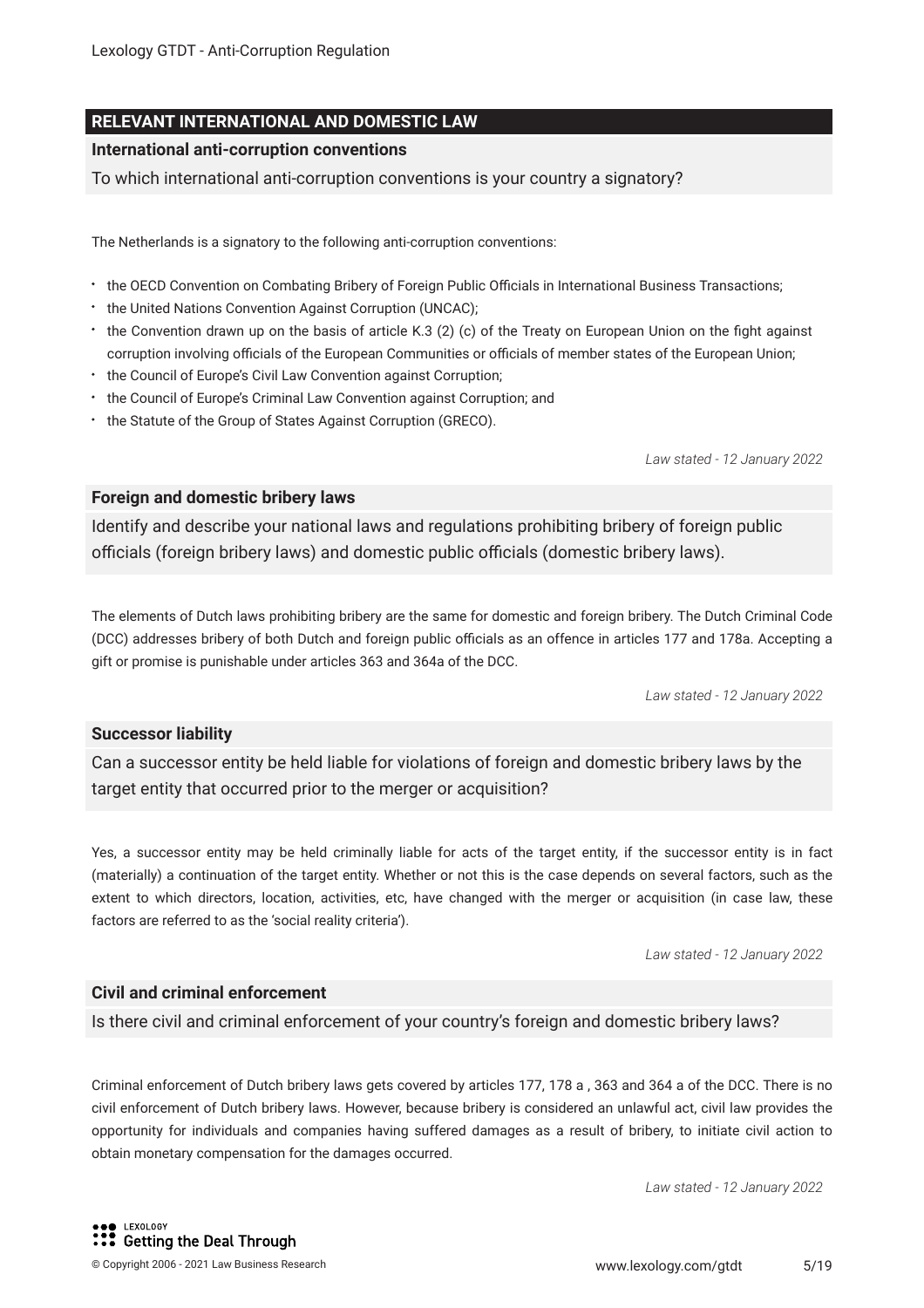#### **Out-of-court disposal and leniency**

Can enforcement matters involving foreign or domestic bribery be resolved through plea agreements, settlement agreements, prosecutorial discretion or similar means without a trial? Is there a mechanism for companies to disclose violations of domestic and foreign bribery laws in exchange for lesser penalties?

Dutch criminal legislation does not obligate the Public Prosecution Service to investigate or prosecute every possible crime; the Public Prosecution Service has prosecutorial discretion in deciding whether or not to do so. Therefore, it is entirely up to the Public Prosecution Service to bring a case before the court or not to do so , for example because of lack of evidence, or to reach an out-of-court-settlement with the defendant.

There is no plea bargaining as such in Dutch criminal procedure. However, the defendant and the Public Prosecution Service may enter into negotiations to try to achieve an out-of-court-settlement. Based on article 74 of the DCC, this is possible for crimes with a maximum prison sentence not exceeding six years and for minor offences. An out-of-courtsettlement usually involves the defendant paying a fne and – in the past few years – a press release with a statement of the facts. In the case of out-of-court settlements that require the defendant to pay a fne exceeding €200,000 or with a total value (consisting, besides a fne, of, for example, confscated goods or payment to the state of unlawfully obtained gains) exceeding €1 million, a press release and a public statement of facts will always be published.

In the Netherlands, a defendant may request leniency on the ground that the defendant voluntary disclosed violations or that he or she fully cooperated. As of 1 October 2020, the Public Prosecution Service's new policy rule regarding the investigation and prosecution of foreign bribery ( Aanwijzing opsporing en vervolging buitenlandse corruptie ) entered into force. This new instruction stipulates that voluntary disclosure of violations of anti-bribery rules will be taken into consideration by the Public Prosecution Service in the decision-making concerning prosecution of the offences. Specifcations as to how voluntary disclosure will be taken into consideration are not given by the policy rule.

*Law stated - 12 January 2022*

#### **FOREIGN BRIBERY**

#### **Legal framework**

Describe the elements of the law prohibiting bribery of a foreign public official.

Article 178a of the Dutch Criminal Code (DCC) states that article 177 (regarding bribery of Dutch public officials) also applies to foreign public officials. The term 'official' includes officials employed in public service of a foreign country or of a public international organisation. Article 177 of the DCC stipulates that it is punishable to make a gift or promise, or render a service, to public ofcials with the intent of either inducing them to act (or refrain from acting) in the execution of their duties, or rewarding them for past acts (or omissions).

It is also punishable to bribe a person who is not yet appointed as a public official, but is expecting to be so, in case the appointment takes place as expected.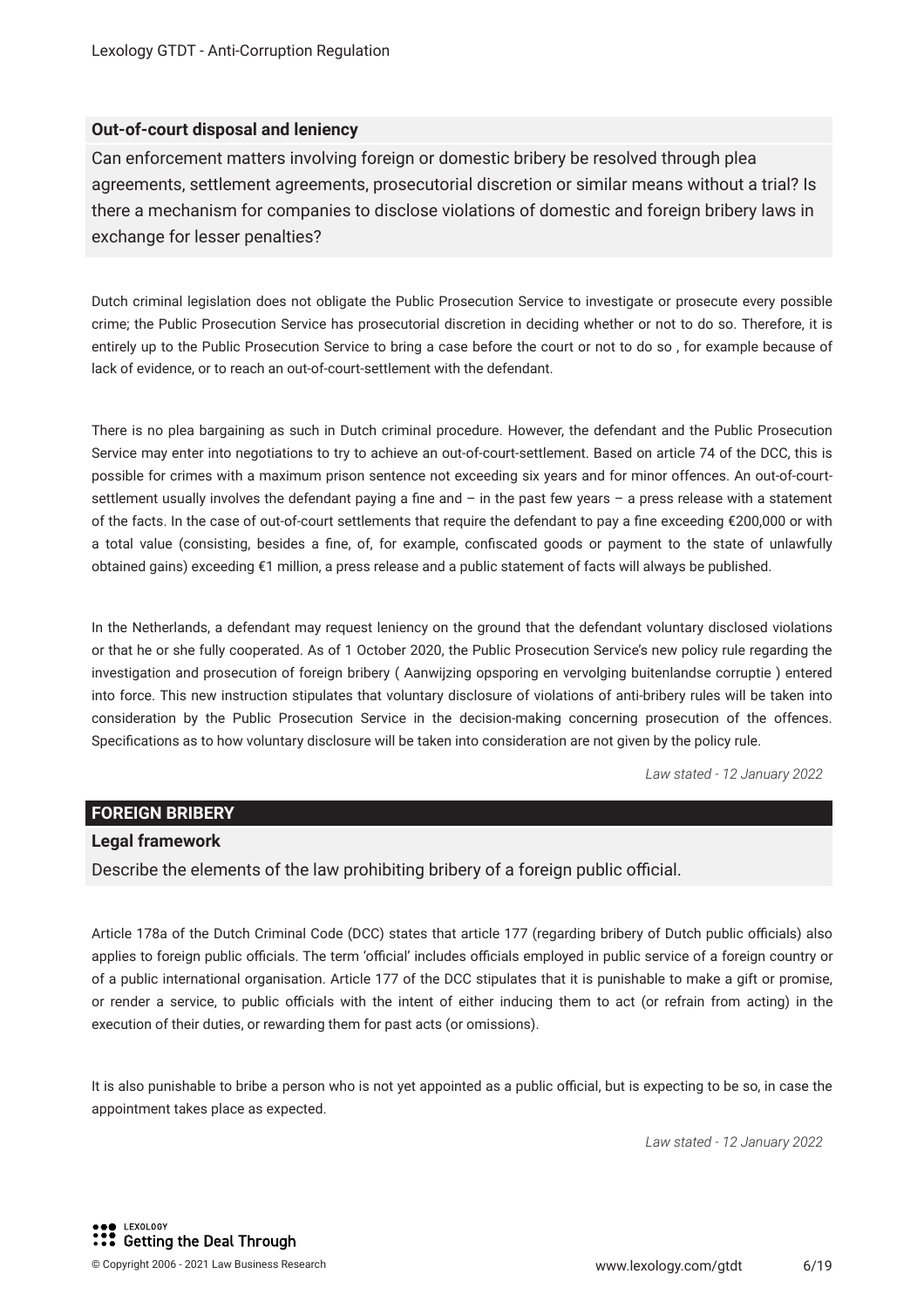#### **Definition of a foreign public official**

How does your law define a foreign public official, and does that definition include employees of state-owned or state-controlled companies?

Article 178a paragraph 1 of the DCC stipulates that public officials are also persons exercising public functions for a foreign country or for a public international organisation. According to article 178a paragraph 2 in conjunction with article 177 paragraph 1 under 2 of the DCC, rewarding a former public official is also punishable.

Based on established case law, a person who has been appointed under governmental supervision to hold public office, and who performs (part of) the duties of the state and its agencies, can be considered a public official. Therefore, employees of foreign state-owned or state-controlled companies may in certain circumstances be qualifed as foreign public officials. However, this depends to a large extent on the special circumstances of the case and can only be determined on a case-by-case basis.

*Law stated - 12 January 2022*

#### **Gifts, travel and entertainment**

To what extent do your anti-bribery laws restrict providing foreign officials with gifts, travel expenses, meals or entertainment?

It is forbidden to provide any gifts (such as excursions, trips, meals or the prospect of such) to a foreign public official when this is done to induce the public officials to act (or to refrain from acting) in the execution of their duties, or to reward them for past acts (or omissions). The prohibition of article 177 of the DCC, regarding making gifts or promises or rendering services to a public official to that end, includes the restriction to provide foreign officials with gifts, travel expenses, meals or entertainment.

*Law stated - 12 January 2022*

#### **Facilitating payments**

Do the laws and regulations permit facilitating or 'grease' payments to foreign officials?

Facilitating payments fall under the scope of the Dutch anti-bribery laws and are, therefore, forbidden. Since the entry into force of the Public Prosecution Service's policy rule regarding the investigation and prosecution of foreign bribery ( Aanwijzing opsporing en vervolging buitenlandse corruptie ) on 1 October 2020, the Public Prosecution Service no longer distinguishes between 'facilitation payments' and any other payments made to foreign officials for making the discretionary decision whether or not to prosecute.

*Law stated - 12 January 2022*

#### **Payments through intermediaries or third parties**

In what circumstances do the laws prohibit payments through intermediaries or third parties to foreign public officials?

Using an intermediary or third party (in close cooperation) to make illegal payments to foreign public officials, or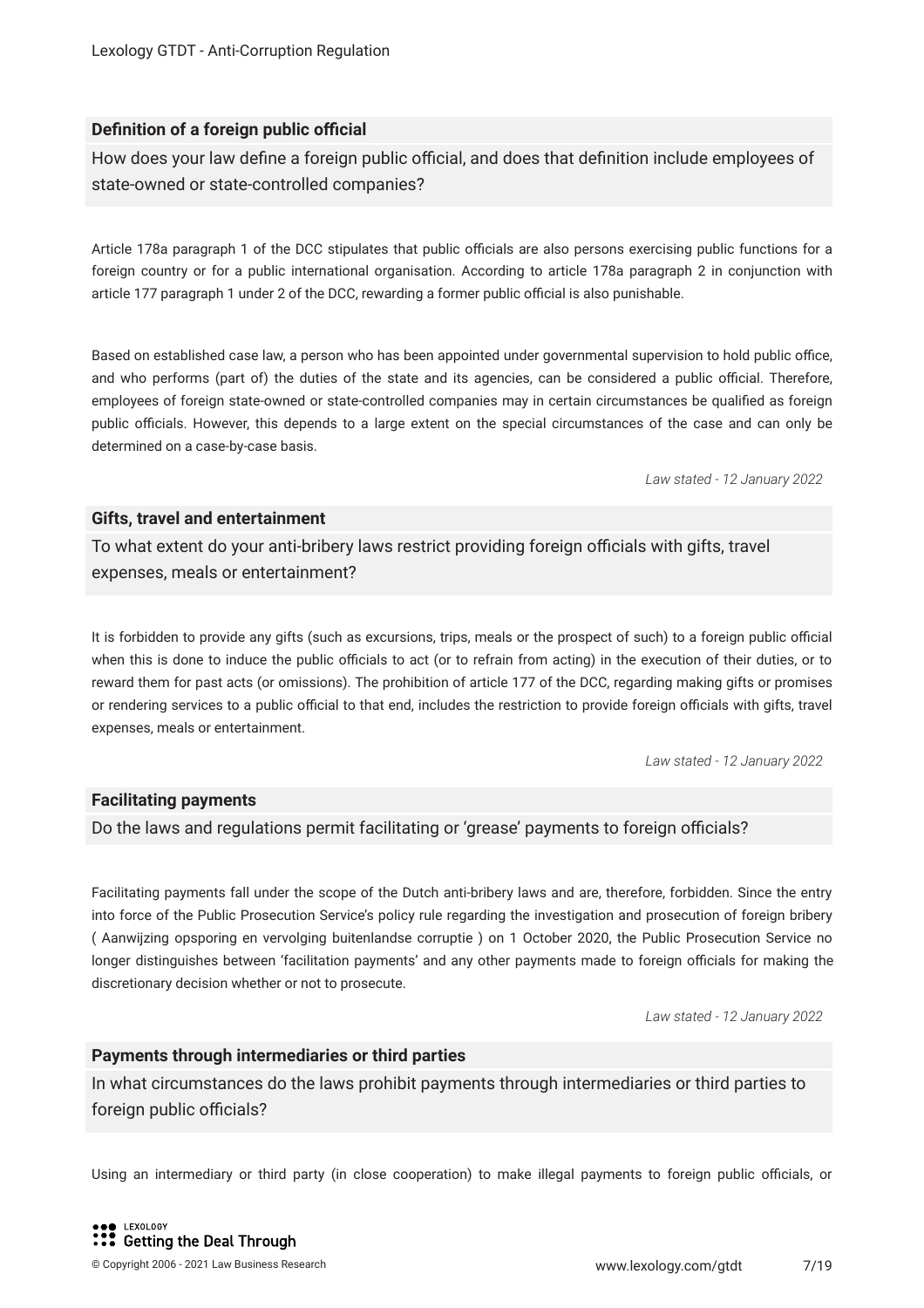knowing that an intermediary will provide money or other valuables to foreign public officials for your benefit, can result in being held criminally liable as a co-perpetrator or as an accomplice. 'Knowing' also includes that the individual involved deliberately accepts the considerable chance of bribery of public officials taking place, and that he or she accepts this chance in the sense that he or she is prepared to put up with it.

As of 1 October 2020, the Public Prosecution Service's new policy rule regarding the investigation and prosecution of foreign bribery ( Aanwijzing opsporing en vervolging buitenlandse corruptie ) entered into force. In this instruction, a new 'factor infuencing the prosecutor's decision whether or not to prosecute' was introduced: corruption being a 'structural part of the company's operational management'. Furthermore, the instruction explicitly stipulates that making use of intermediaries or third parties does not indemnify a company from violating anti-bribery rules.

*Law stated - 12 January 2022*

#### **Individual and corporate liability**

Can both individuals and companies be held liable for bribery of a foreign official?

Yes, on the basis of article 51 of the DCC both individuals and companies may be held liable for criminal offences, including bribery of a foreign official. Companies can be held liable if the relevant behaviour of individuals can reasonably be attributed to that company. Although it highly depends on the special circumstances of the case whether behaviour of an individual or individuals can be reasonably attributed to a company, an important factor is whether the relevant behaviour occurred or was performed 'in the sphere of' the company. The relevant behaviour can be regarded as behaviour that has occurred or was performed in the sphere of the company, if one or more of the following circumstances exist:

- the omission or act was committed by an individual who is employed by or works for the company;
- the behaviour was part of the company's normal course of business;
- the company benefited from that behaviour; and
- the behaviour was at the disposal of the company and the company accepted or tended to accept such or similar behaviour, which acceptance includes the failure to take reasonable care to prevent the behaviour from occurring.

Should a criminal act require that a party had criminal intent or acted with gross negligence, it is further required that this mental state also existed on the part of the company. In certain circumstances, the intent of individuals may be attributed to a company. It is not necessary, however, that the individuals themselves acted with intent or gross negligence, as this state of mind may also be derived from (for example) the company's policy or decisions.

*Law stated - 12 January 2022*

#### **Private commercial bribery**

To what extent do your foreign anti-bribery laws also prohibit private commercial bribery?

Private commercial bribery is covered by article 328-ter of the DCC. The frst paragraph of this article states that employees or agents who accept or solicit a gift, promise or service in connection with a past or future act or omission in the course of their employment or agency and in confict with their duties, are punishable.

The second paragraph of article 328-ter of the DCC concerns the active side of private commercial bribery. It is forbidden to offer a gift, promise or service to someone working as an employee or agent, in connection with a past or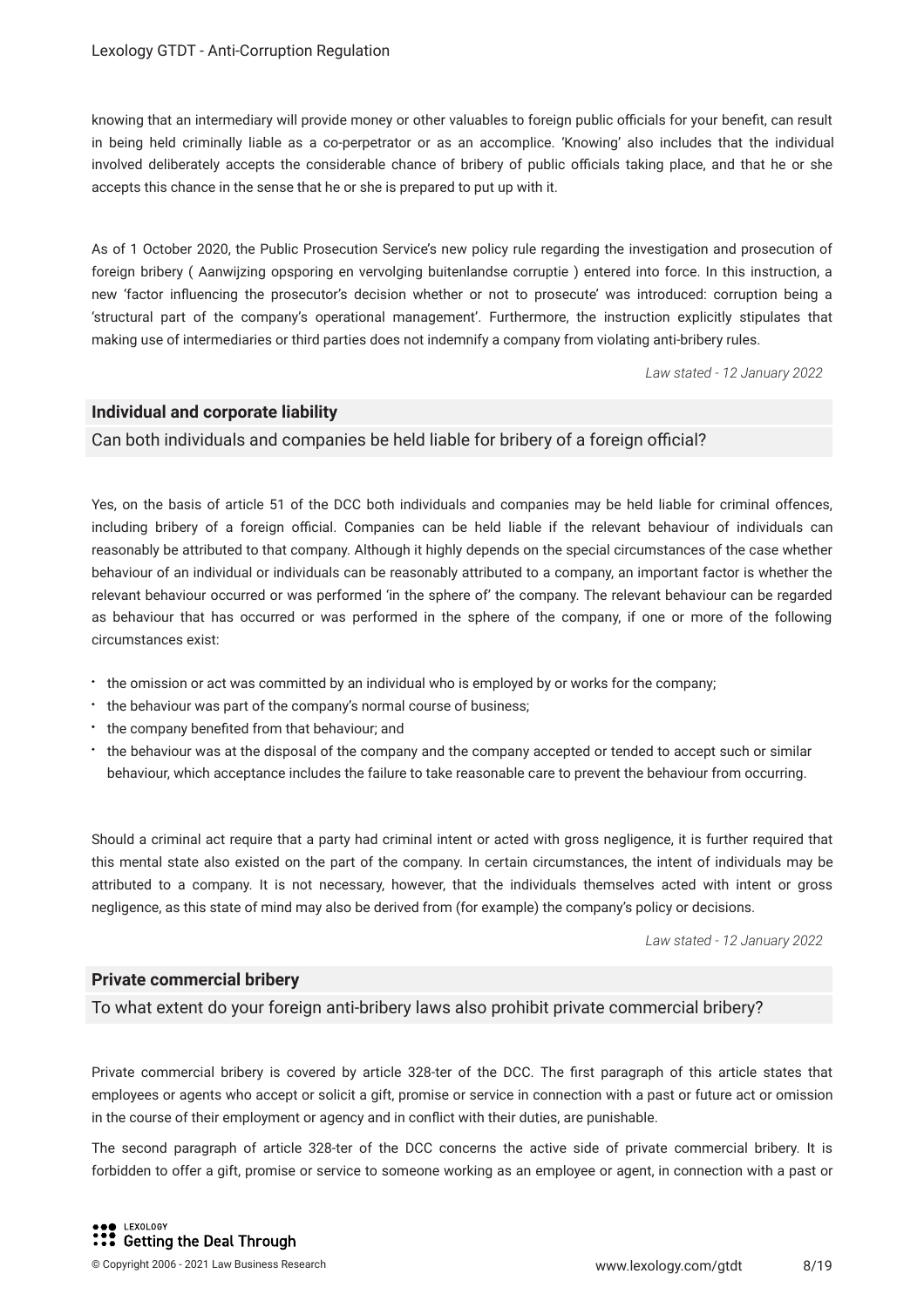future act or omission in the course of this person's employment or agency and in confict with his or her duties.

The third paragraph of article 328-ter stipulates that acting in confict with duties, as defned in paragraphs 1 and 2, in any case comprises hiding, accepting or soliciting the gift, promise or service by employees from their employer or principal.

With regard to foreign private commercial bribery, article 328-ter of the DCC applies, insofar as relevant, to any Dutch national who commits this offence abroad, if this is also punishable in the country where it was committed (article 7 of the DCC). There are no specifc rules with regard to jurisdiction over private commercial bribery.

*Law stated - 12 January 2022*

#### **Defences**

#### What defences and exemptions are available to those accused of foreign bribery violations?

The Public Prosecution Service always has the burden of proof and the risk of not persuading the court of the defendant's guilt; it is not for the defendant to prove that he or she has not committed foreign bribery violations he or she is being accused of. The Public Prosecution Service has to prove every element of the crime. A court may only convict a suspect if the court is convinced of the suspect's guilt on the basis of legal evidence.

The first paragraph of article 177 of the DCC prohibits the bribery of foreign public officials, by offering a gift, promise or service to them either with the intention of inducing the officials to act (or refrain from acting) in the execution of their duties or as a result of such (refraining from) acting. This intention is for the Public Prosecution Service to prove: the burden of proof of the requisite intention lies with the Public Prosecution Service. The Public Prosecution Service must prove at least conditional intent. To prove conditional intent, it must be proven that the defendant knowingly and willingly accepted the considerable chance that the public official acted (or refrained from acting) as a result of the defendant's actions.

In order to conclude that charges of passive foreign bribery have been proven, as prohibited in article 363 in conjunction with article 364a of the DCC, the Public Prosecution Service must prove that the foreign public officials in question knew or reasonably should have suspected that a gift, promise or service was offered to them to induce them to act (or refrain from acting) in the execution of their duties. This also extends to attributable naivete: the public official must have been able to understand that a gift, promise or service was offered because that gift, promise or service could at any one time beneft the giver.

*Law stated - 12 January 2022*

#### **Agency enforcement**

What government agencies enforce the foreign bribery laws and regulations?

The National Office for Serious Fraud, Environmental Crime and Asset Confiscation, part of the Public Prosecution Service, enforces Dutch foreign bribery laws. The public prosecutor of this office gives lead, to that end, to an investigation team of the Fiscal Intelligence and Investigation Division (FIOD) or a specialised fraud unit of the National Police Department.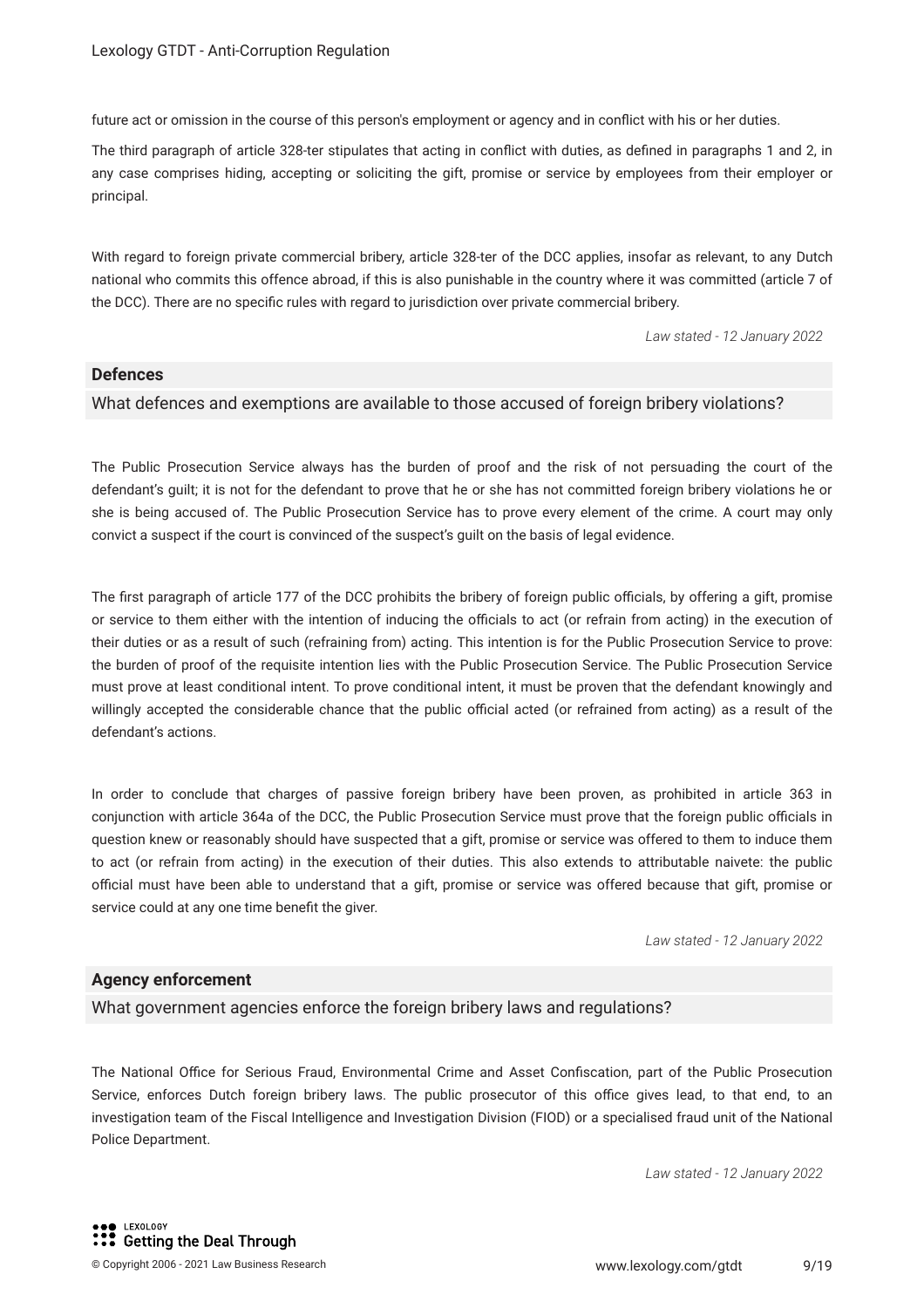#### **Patterns in enforcement**

Describe any recent shifts in the patterns of enforcement of the foreign bribery rules.

As of 1 October 2020, the Public Prosecution Service's new policy rule regarding the investigation and prosecution of foreign bribery ( Aanwijzing opsporing en vervolging buitenlandse corruptie ) entered into force. Among other changes, with this new instruction no distinction is made between 'facilitation payments' and any other payments made to foreign officials. Furthermore, in this new instruction, a new 'factor influencing the prosecutor's decision whether or not to prosecute' was introduced: corruption being a 'structural part of the company's operational management'. Also, the instruction stipulates that making use of intermediaries or third parties does not indemnify a company from violating anti-bribery rules. Another noteworthy new aspect of the instruction is the remark that voluntary disclosure of violations of anti-bribery rules will be taken into consideration by the Public Prosecution Service in the decision-making concerning prosecution of the offences. Specifcations as to how voluntary disclosure will be taken into consideration are not given by the policy rule, however.

*Law stated - 12 January 2022*

#### **Prosecution of foreign companies**

In what circumstances can foreign companies be prosecuted for foreign bribery?

Foreign companies can be prosecuted in the Netherlands for bribing a public foreign official if any part of the elements of the offence has been carried out in or from the Netherlands.

*Law stated - 12 January 2022*

#### **Sanctions**

What are the sanctions for individuals and companies violating the foreign bribery rules?

Bribery of a foreign public official (article 177 of the DCC) is punishable with imprisonment up to six years or a fine of up to €90,000, or both, for individuals. For companies, the maximum fne is €900,000. If a court considers this is not an appropriate punishment for a company, article 23 of the DCC provides for the opportunity to impose a fne of up to 10 per cent of the annual turnover of the legal entity.

In addition, the sentence for individuals can include prohibition from being a member of the civil service, serving as a member of the armed forces or working as a lawyer or a court-appointed administrator.

Accepting or soliciting by foreign public officials of a gift, promise or service, knowing or reasonably suspecting that the gift, promise or service is made to induce them to act or to refrain from acting (article 363 of the DCC in conjunction with article 364 a of the DCC) is also punishable with imprisonment up to six years or a fne of up to €90,000, or both.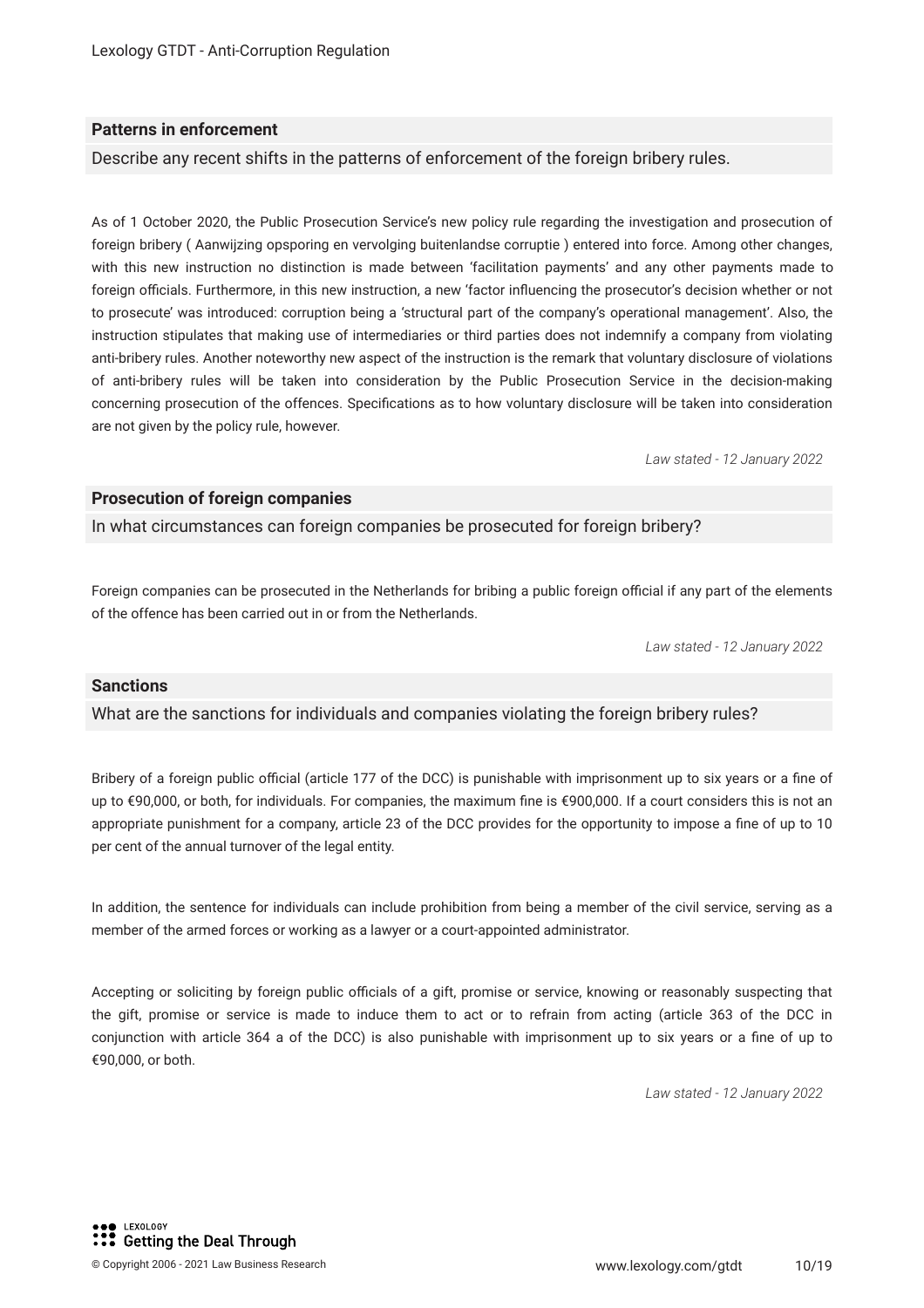#### **Recent decisions and investigations**

Identify and summarise recent landmark decisions or investigations involving foreign bribery.

In April 2021, the Public Prosecution Service announced out-of-court-settlements with fve subsidiaries of a Dutch company. A total settlement of approximately €42 million (composed of a €12 million fne and €30 million for confscation of unlawfully obtained gains) was agreed upon for charges of foreign bribery, commercial bribery, the forging of documents and violation of international sanctions.

Part of the investigation concerned private commercial bribery of employees of client companies, who were paid commissions to ensure orders were awarded to subsidiaries of the company in the Middle East and Asia. Another part of the investigation revealed bribery of a member of the Iraqi Parliament, to whom funds were paid by another subsidiary of the company to get in contact with the Iraqi Minister for Oil, to solve a confict with an Iraqi state oil company.

In this settlement, a discount of 25 per cent of the maximum fine was agreed upon as a reward for self-reporting the violations, and another discount of 25 per cent for fully cooperating with the criminal investigation. An important remark to these 'discounts' should be made, being that they only apply to the amount of the fne imposed. Often (as in this case as well) the fne only composes a minor part of the total settlement. Confscation of unlawfully obtained gains, often the larger component of the total settlement, is not eligible for discounts of this kind. Furthermore, even though the discounts offered to the fnes are substantial, still fnes in the order as agreed in this settlement are not to be seen imposed by Dutch Courts.

*Law stated - 12 January 2022*

#### **FINANCIAL RECORD-KEEPING AND REPORTING**

#### **Laws and regulations**

What legal rules require accurate corporate books and records, effective internal company controls, periodic fnancial statements or external auditing?

The Dutch Civil Code and the General State Taxes Act require (the Board of Directors of) a company to keep records of the assets and liabilities of the company and of everything regarding the activities of the company in accordance with the requirements arising from these activities. The company must store the books, documents and other data in such a way that at all times the rights and obligations of the company can be revealed.

*Law stated - 12 January 2022*

#### **Disclosure of violations or irregularities**

To what extent must companies disclose violations of anti-bribery laws or associated accounting irregularities?

According to article 161 of the Dutch Code of Criminal Procedure anyone who is aware of a criminal offence (also a company) is authorised to report these criminal acts. Companies, therefore, are entitled to disclose violations of antibribery laws. As a general rule, however, there is no obligation to report a crime to the police.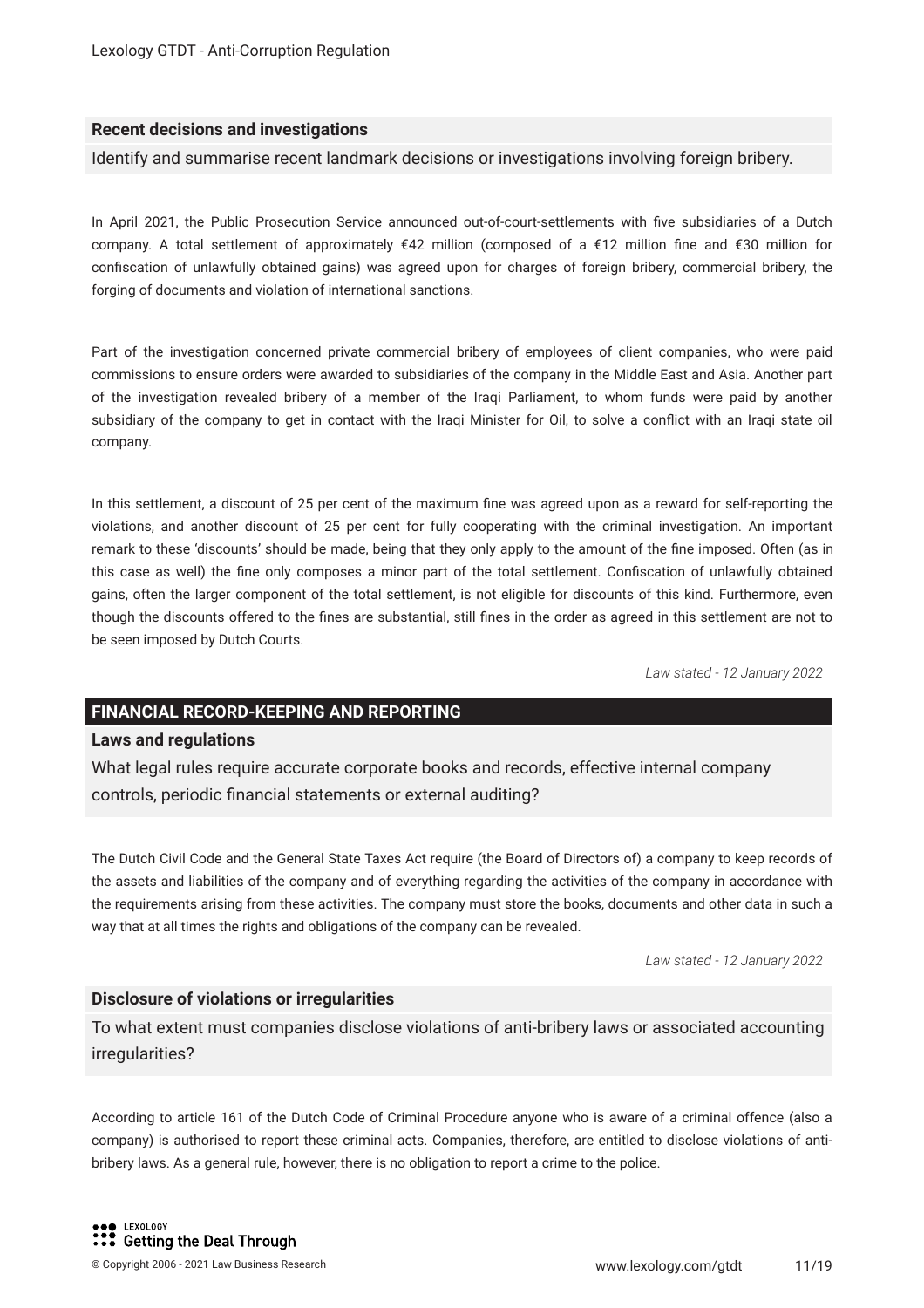*Law stated - 12 January 2022*

#### **Prosecution under fnancial record-keeping legislation**

Are such laws used to prosecute domestic or foreign bribery?

Domestic and foreign bribery are criminal acts that are punishable and can be prosecuted on the basis of the relevant provisions in the DCC.

*Law stated - 12 January 2022*

#### **Sanctions for accounting violations**

What are the sanctions for violations of the accounting rules associated with the payment of bribes?

The publication of inadequate fnancial statements and the failure to have the fnancial statements audited constitute minor economic offences, punishable on the basis of the Economic Offences Act with a maximum detention term of six months, community service and/or a maximum fne of €22,500 (or, in principle, €90,000 for a company).

Failure to report an incident concerning involvement of an audit frm (or an employee thereof) to the Authority for the Financial Markets can result in an administrative fne for the audit frm. Although the prohibition on forgery is not an 'accounting rule', strictly speaking, forgery may come into play in concealing bribery. Forgery is punishable with a maximum prison term of six years or a maximum fne of €90,000, or both. For companies, the maximum fne is €900,000. If a court considers this is not an appropriate punishment for a company, article 23 of the Dutch Criminal Code provides for the opportunity to impose a fne of up to 10 per cent of the annual turnover of the legal entity.

*Law stated - 12 January 2022*

#### **Tax-deductibility of domestic or foreign bribes**

Do your country's tax laws prohibit the deductibility of domestic or foreign bribes?

The deductibility of bribes is explicitly ruled out in article 3.14 of the Income Tax Act 2001, stipulating that costs connected with gifts, promises or services cannot be deducted in determining corporate profts, if it turns out that an offence as mentioned in articles 177, 178a or 328-ter (second paragraph) of the DCC is present.

*Law stated - 12 January 2022*

#### **DOMESTIC BRIBERY**

#### **Legal framework**

Describe the individual elements of the law prohibiting bribery of a domestic public official.

The elements of the law prohibiting bribery are the same for domestic and foreign bribery. Article 177 of the Dutch Criminal Code (DCC) stipulates that it is punishable to make a gift or promise, or render a service, to domestic public officials with the intent of either inducing the officials to act (or refrain from acting) in the execution of their duties, or rewarding them for past acts (or omissions).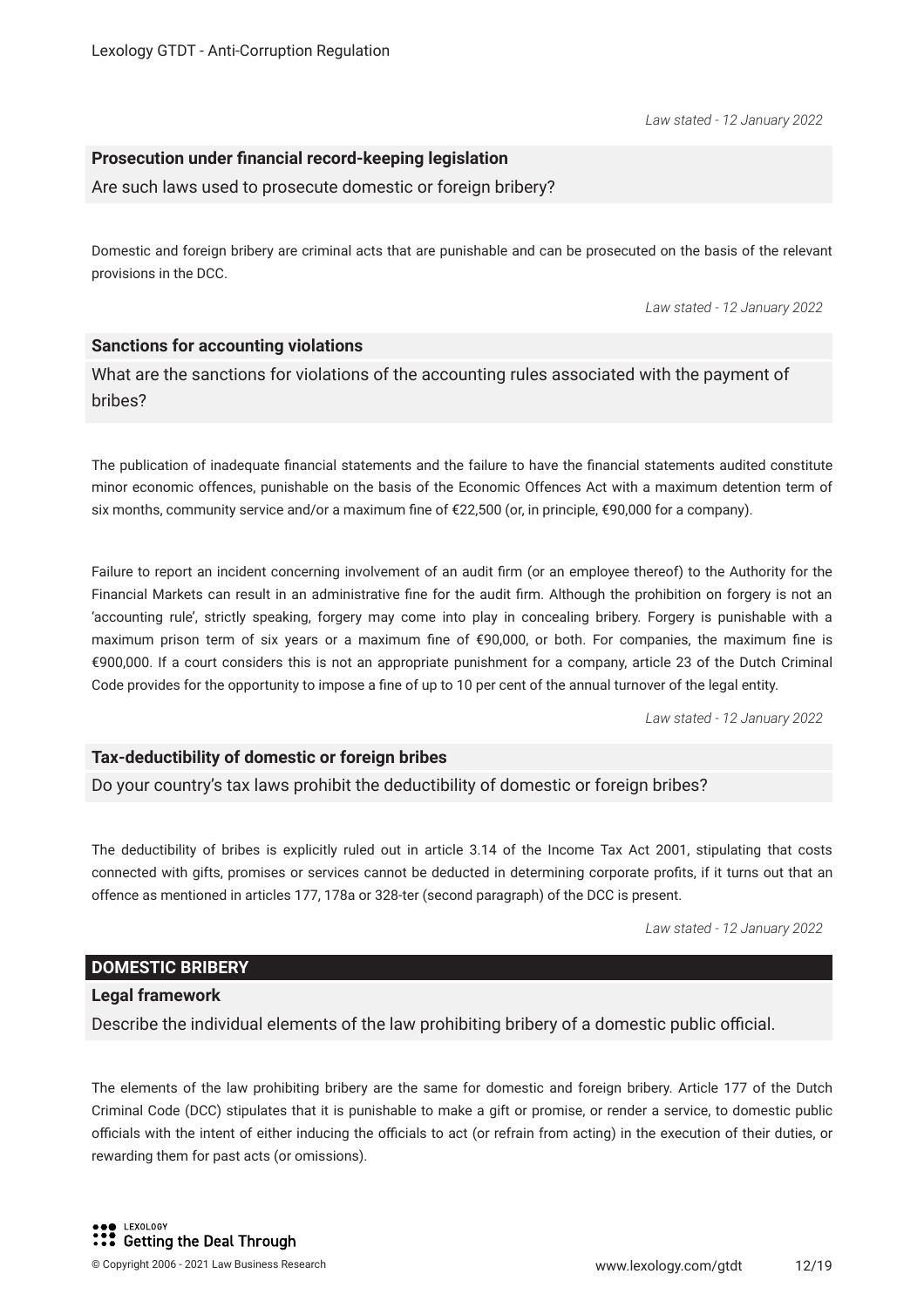It is also punishable to bribe a person who is not yet appointed as a public official, but is expecting to be so, in case the appointment takes place as expected.

*Law stated - 12 January 2022*

#### **Scope of prohibitions**

Does the law prohibit both the paying and receiving of a bribe?

Yes. Paying a bribe is a form of active bribery done by the briber. The law prohibits this in article 177 of the DCC.

Also receiving a bribe is prohibited by Dutch law. Under article 363 of the DCC, it is punishable for public officials to accept a gift, promise or service, whilst knowing or reasonably suspecting that the gift, promise or service is made in order to induce them to act (or refrain from acting), or as a consequence of past acts or omissions. Public officials are also forbidden from soliciting gifts, promises or services to induce them to act (or refrain from acting).

A person who is not yet appointed as a public official but expects future appointment is punishable on the same basis as a regular public official, provided that the appointment indeed follows as expected.

*Law stated - 12 January 2022*

#### **Definition of a domestic public official**

How does your law define a domestic public official, and does that definition include employees of state-owned or state-controlled companies?

There is no legal definition of the term 'public official' (as regards the anti-bribery provisions). Obviously, state, province and municipal employees are public officials. Based on established case law, a person who has been appointed under governmental supervision to hold public office, and who performs (part of) the duties of the state and its agencies, can be considered a public official. Therefore, employees of foreign state-owned or state-controlled companies may in certain circumstances be qualified as foreign public officials. However, this depends to a large extent on the special circumstances of the case and can only be determined on a case-by-case basis.

Article 84 of the DCC adds that members of representative public bodies and members of the military are public officials as well.

*Law stated - 12 January 2022*

#### **Gifts, travel and entertainment**

Describe any restrictions on providing domestic officials with gifts, travel expenses, meals or entertainment. Do the restrictions apply to both the providing and the receiving of such benefts?

It is prohibited to provide gifts to domestic public officials when this is done to induce them to act (or to refrain from acting) in the execution of their duties, or to reward them for past acts (or omissions). This goes for the providing as well as for the receiving of such benefts. Both acts fall under the scope of the DCC, as far as the benefts are given or received to induce the domestic officials to act or to refrain from acting in the execution of their duties.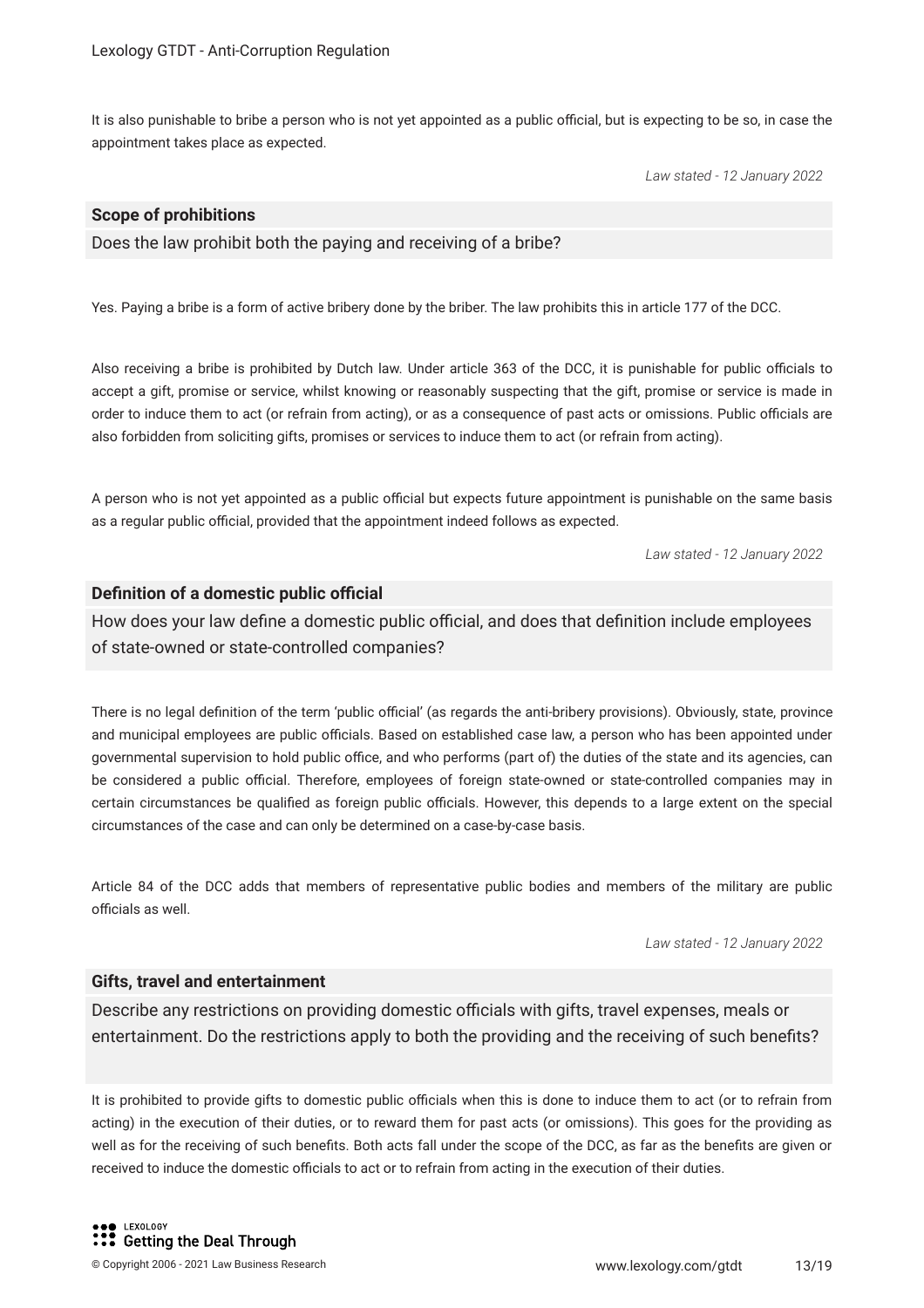*Law stated - 12 January 2022*

#### **Facilitating payments**

Have the domestic bribery laws been enforced with respect to facilitating or 'grease' payments?

Facilitating payments are, as far as the law is concerned, on a par with regular bribes as regards prosecution and penalties. The domestic bribery laws do not distinguish between 'facilitation payments' and any other payment made to officials. Facilitating or 'grease' payments can therefore likewise be prosecuted and punished.

*Law stated - 12 January 2022*

#### **Public official participation in commercial activities**

What are the restrictions on a domestic public official participating in commercial activities while in office?

State and provincial officials are required to report sideline activities to their employer, in case these activities may affect their official duties. Secondary activities of high-ranking officials are made public. Activities that may reasonably be expected to negatively impact official duties are forbidden. State and provincial officials may not act as suppliers to, nor are allowed to tender for a commercial contract with, their employers. Certain designated state and provincial officials (whose positions may bring them into financial conflicts of interests) are required to report their financial interests, stockholdings and securities transactions.

For municipal officials, fewer restrictions apply. They may not act as suppliers to, nor are allowed to tender for a commercial contract with, their municipal employer, and may also be restricted as to the supply to, and the participation in tenders for, third parties.

As for employees of state-owned or state-controlled enterprises, restrictions may vary and may be individually contracted.

*Law stated - 12 January 2022*

#### **Payments through intermediaries or third parties**

In what circumstances do the laws prohibit payments through intermediaries or third parties to domestic public officials?

The elements of the law prohibiting bribery are the same for domestic and foreign bribery. Using an intermediary or third party (in close cooperation) to make illegal payments to a domestic public officials, or knowing that an intermediary will provide money or other valuables to domestic public officials for your benefit, can result in being held criminally liable as a co-perpetrator or as an accomplice. 'Knowing' also includes that the individual involved deliberately accepts the considerable chance of bribery of public officials taking place, and that he or she accepts this chance in the sense that he or she is prepared to put up with it.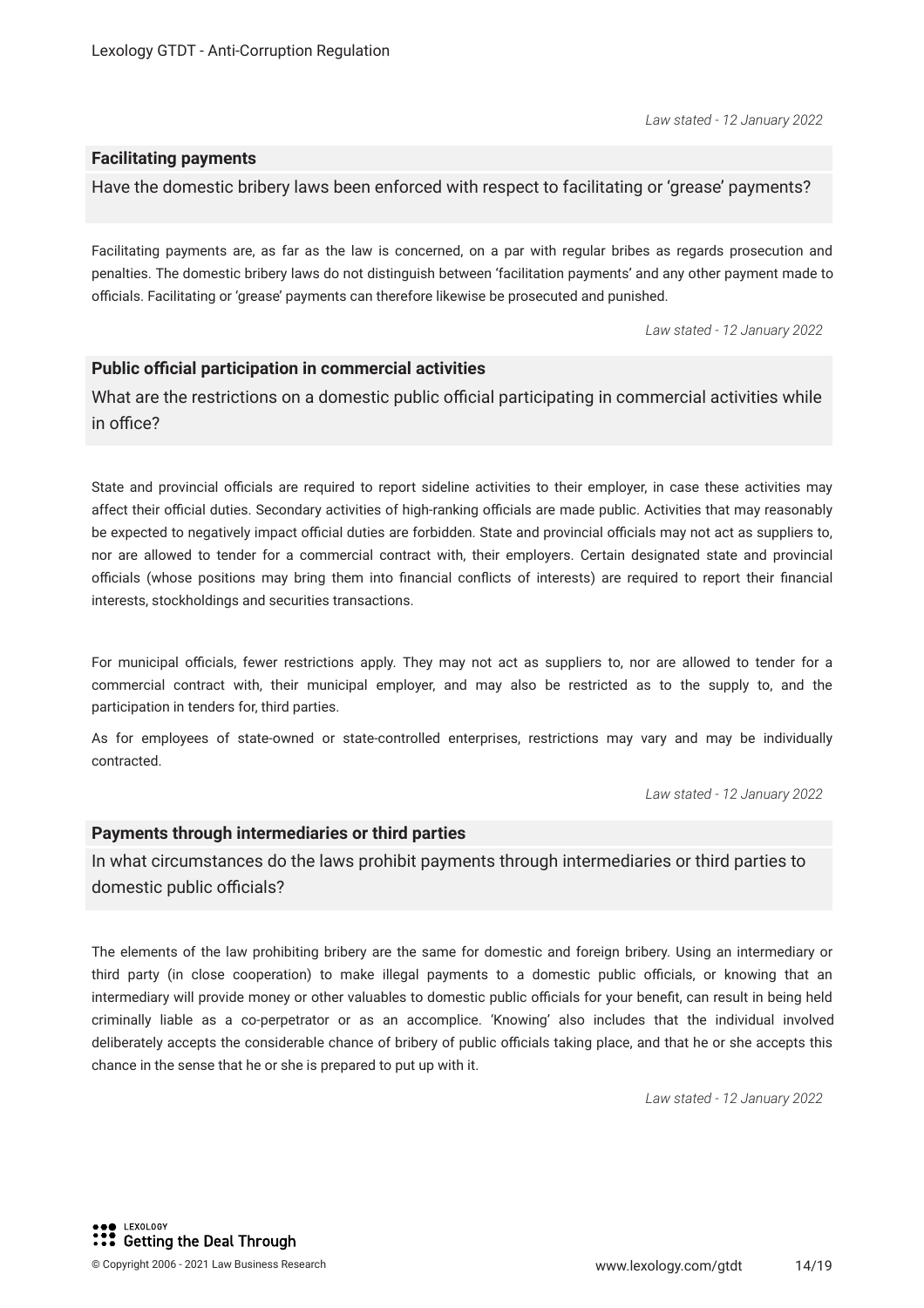#### **Individual and corporate liability**

Can both individuals and companies be held liable for violating the domestic bribery rules?

The elements of the law prohibiting bribery are the same for domestic and foreign bribery. On the basis of article 51 of the DCC, both individuals and companies may be held liable for criminal offences, including violating the domestic bribery rules. Companies can be held liable if the relevant behaviour can reasonably be attributed to that legal entity.

*Law stated - 12 January 2022*

#### **Private commercial bribery**

To what extent does your country's domestic anti-bribery law also prohibit private commercial bribery?

The elements of the law prohibiting bribery are the same for domestic and foreign bribery. Private commercial bribery is covered by article 328-ter of the DCC. The frst paragraph of this article states that employees or agents who accept or solicit a gift, promise or service in connection with a past or future act or omission in the course of their employment or agency and in confict with their duties, are punishable.

The second paragraph of article 328-ter of the DCC concerns the active side of private commercial bribery. It is forbidden to offer a gift, promise or service to someone working as an employee or agent, in connection with a past or future act or omission in the course of this person's employment or agency, and in confict with his or her duties.

The third paragraph of article 328-ter stipulates that acting in confict with duties, as defned in paragraphs 1 and 2, in any case comprises hiding accepting or soliciting the gift, promise or service by employees from their employer or principal.

*Law stated - 12 January 2022*

#### **Defences**

What defences and exemptions are available to those accused of domestic bribery violations?

The elements of the law prohibiting bribery are the same for domestic and foreign bribery.

The Public Prosecution Service always has the burden of proof and the risk of not persuading the court of the defendant's guilt; it is not for the defendant to prove that he or she has not committed domestic bribery violations he or she is being accused of. The Public Prosecution Service must prove every element of the crime. A court may only convict a suspect if the court is convinced of the suspect's guilt on the basis of legal evidence.

The first paragraph of article 177 of the DCC prohibits the bribery of public officials, by offering a gift, promise or service to them either with the intention of inducing the officials to act (or refrain from acting) in the execution of their duties or as a result of such (refraining from) acting. This intention is for the Public Prosecution Service to prove: the burden of proof of the requisite intention lies with the Public Prosecution Service. The Public Prosecution Service must prove at least conditional intent. In order to prove conditional intent it must be proven that the defendant knowingly and willingly accepted the considerable chance that the public official acted (or refrained from acting) as a result of the defendant's actions.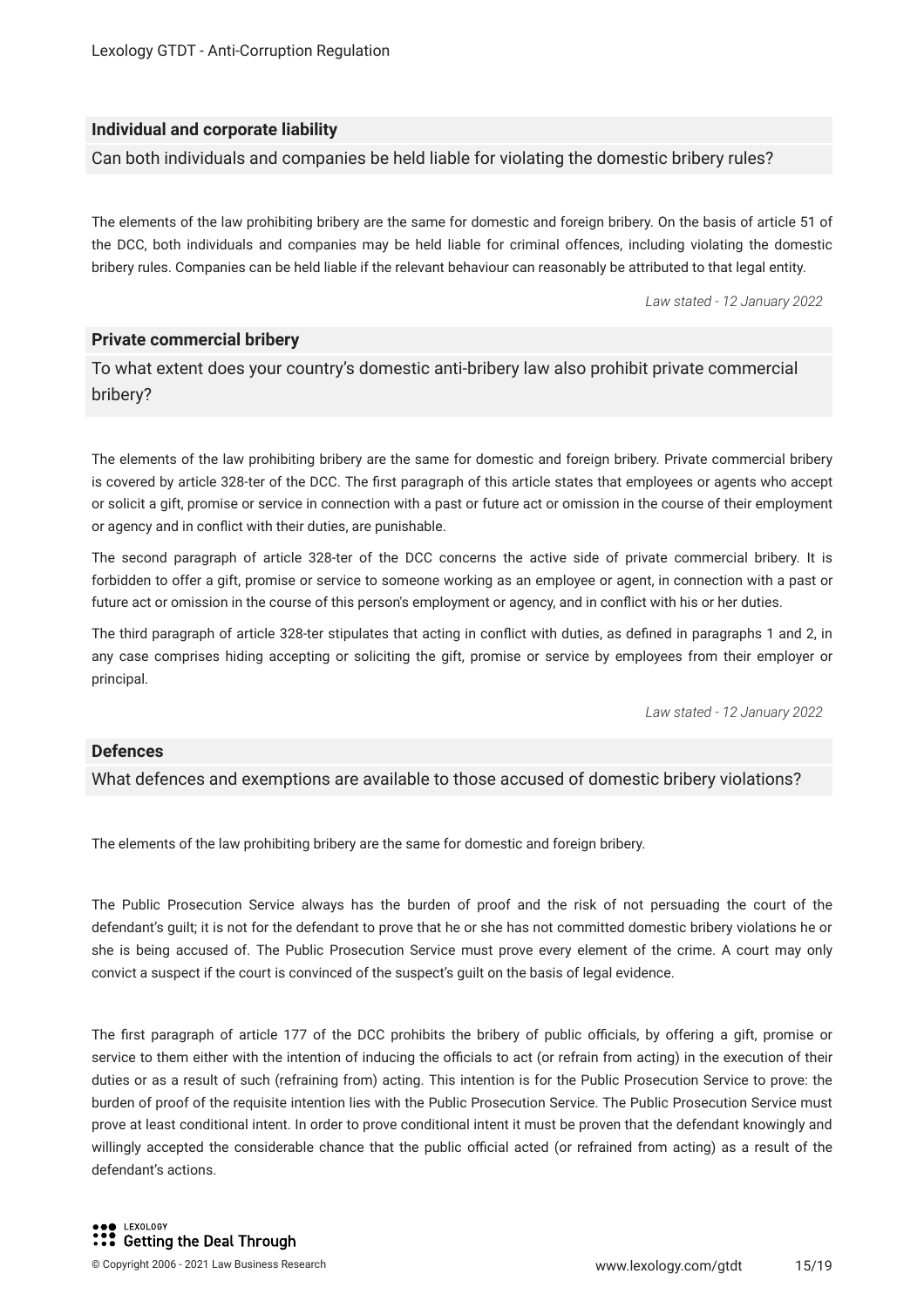In order to conclude that charges of passive domestic bribery have been proven, as prohibited in article 363 of the DCC, the Public Prosecution Service must prove that the public officials in question knew or reasonably should have suspected that a gift, promise or service was offered to them in order to induce them to act (or refrain from acting) in the execution of their duties. This also extends to attributable naivete: the public official must have been able to understand that a gift, promise or service was offered because that gift, promise or service could at any one time benefit the giver.

*Law stated - 12 January 2022*

#### **Agency enforcement**

What government agencies enforce the domestic bribery laws and regulations?

The National Prosecutors' Office, part of the Public Prosecution Service, enforces Dutch domestic bribery laws. The public prosecutor of this office gives lead, to that end, to an investigation team of the Internal Investigations Department, an independent body within the Public Prosecution Service that investigates alleged cases of criminal conduct within the government.

*Law stated - 12 January 2022*

#### **Patterns in enforcement**

Describe any recent shifts in the patterns of enforcement of the domestic bribery rules.

Although the elements of Dutch law prohibiting bribery are the same for domestic and foreign bribery, the focus and main recent shifts in patterns of enforcement of these crimes regard foreign bribery. No noteworthy recent shifts can be mentioned regarding the patterns of enforcement of domestic bribery.

*Law stated - 12 January 2022*

#### **Prosecution of foreign companies**

In what circumstances can foreign companies be prosecuted for domestic bribery?

Foreign companies can be prosecuted for bribing a public (Dutch or foreign) official in the Netherlands. Jurisdiction exists over all Dutch and foreign companies that commit these offences (in part) in the Netherlands. The Netherlands can be considered locus delicti when:

- the elements of the offence have been carried out in the Netherlands:
- the instrument used to commit the offence has its effect in the Netherlands; or
- $\cdot$  the end consequence of the offence occurs in the Netherlands.

*Law stated - 12 January 2022*

#### **Sanctions**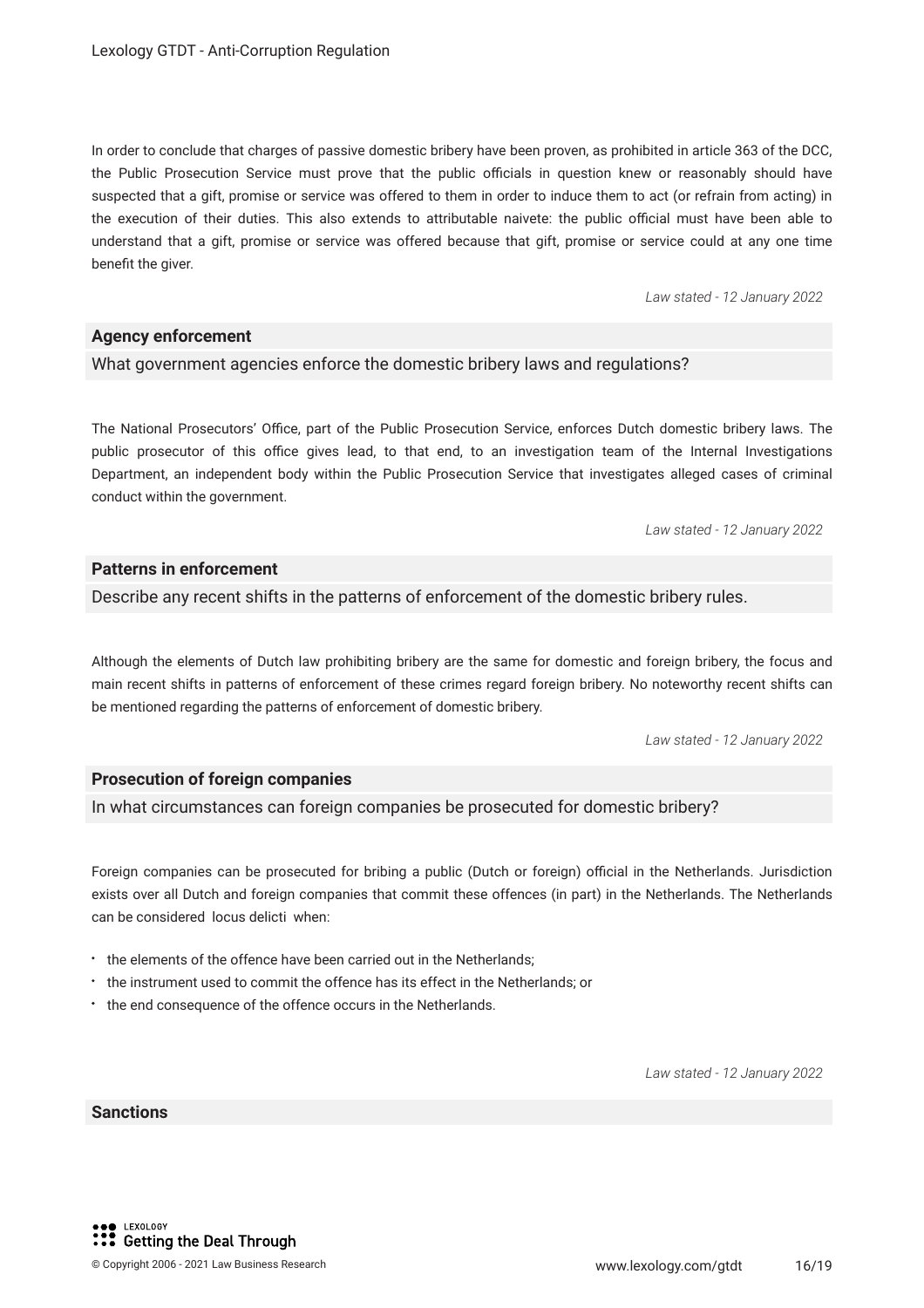What are the sanctions for individuals and companies that violate the domestic bribery rules?

Actively bribing a public official (article 177 of the DCC) is punishable with a maximum prison term of six years or a fine of up to €90,000, or both, for individuals. For companies, the maximum fne is €900,000. If a court considers this is not an appropriate punishment for a company, article 23 of the DCC provides for the opportunity to impose a fne of up to 10 per cent of the annual turnover of the legal entity.

In addition, the sentence for individuals can include prohibition from being a member of the civil service, serving as a member of the armed forces or working as a lawyer or a court-appointed administrator.

Accepting or soliciting by public officials of a gift, promise or service, knowing or reasonably suspecting that the gift, promise or service is made in order to induce them to act or to refrain from acting (article 363 of the DCC) is also punishable with imprisonment up to six years or a fine of up to €90,000, or both. Certain public officials (qovernment ministers, secretaries of state, provincial governors, deputies, mayors, aldermen and members of public representative bodies) are punishable with (the same fne and) a maximum prison term of eight years.

*Law stated - 12 January 2022*

#### **Recent decisions and investigations**

Identify and summarise recent landmark decisions and investigations involving domestic bribery laws, including any investigations or decisions involving foreign companies.

In October 2021, the Limburg District Court convicted a former Police official for violation of domestic bribery laws. The official received money in return for disclosing confidential Police documents and was sentenced, on charges of violating article 363 of the DCC, to a prison sentence of 10 months (ECLI:NL:RBLIM:2021:7970).

In 2020, the Hague Court of Appeal convicted a public official working in the Rotterdam harbour for passive domestic bribery. The official received large amounts of money for letting pass containers with drugs through border control unseen and was sentenced to 14 years imprisonment for, among other facts, passive domestic bribery (ECLI:NL:GHDHA:2020:919). Two other suspects involved were convicted of prison sentences of four years (ECLI:NL:GHDHA:2020:917) and 10 years (ECLI:NL:GHDHA:2020:918) for, among other facts, actively bribing the public official.

*Law stated - 12 January 2022*

#### **UPDATE AND TRENDS**

#### **Key developments of the past year**

Please highlight any recent signifcant events or trends related to your national anti-corruption laws.

As of 1 October 2020, the Public Prosecution Service's new policy rule regarding the investigation and prosecution of foreign bribery ( Aanwijzing opsporing en vervolging buitenlandse corruptie ) entered into force. Among other changes, with this new instruction no distinction is made between 'facilitation payments' and any other payments made to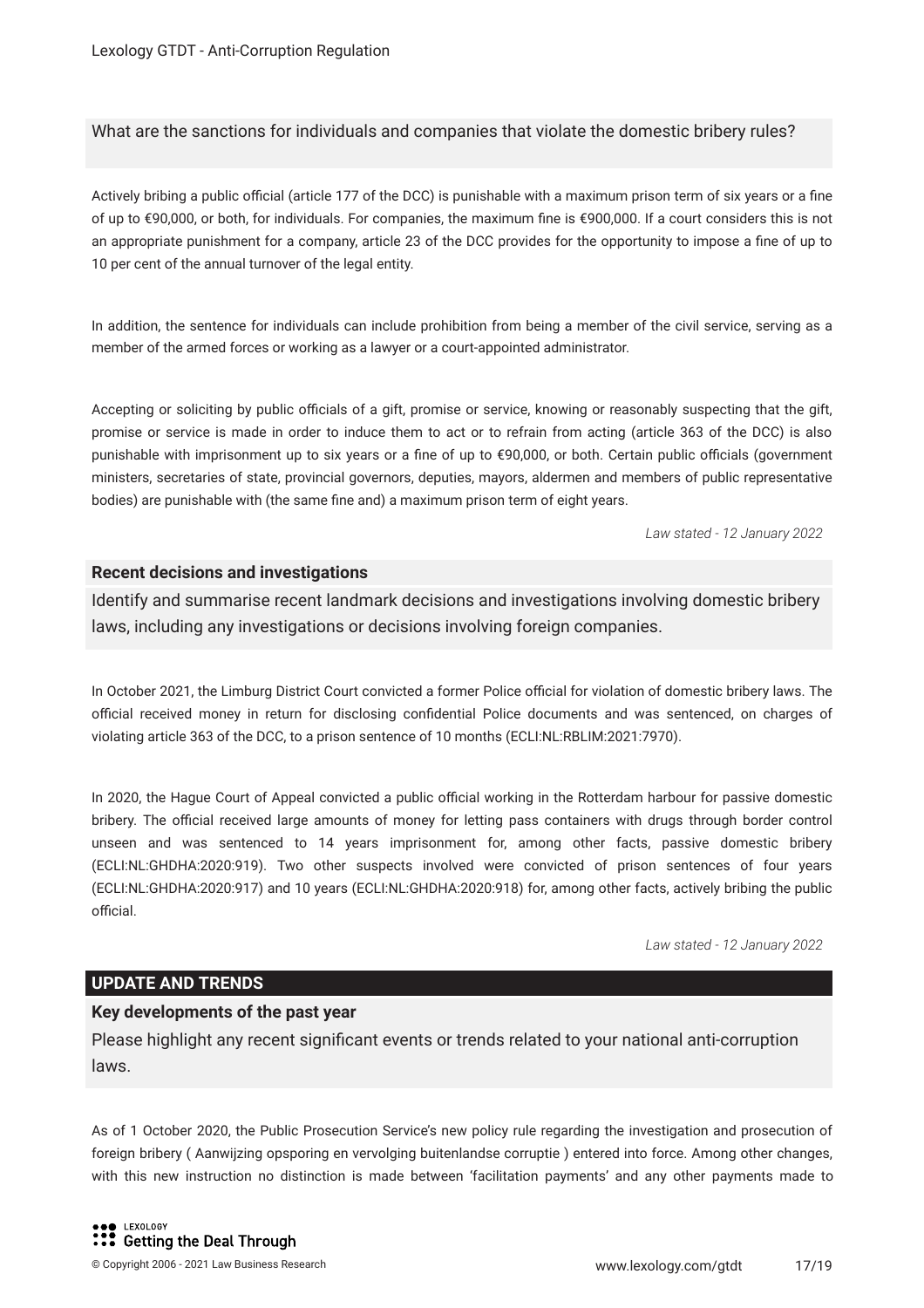foreign officials. Furthermore, in this new instruction, a new 'factor influencing the prosecutor's decision whether or not to prosecute' was introduced: corruption being a 'structural part of the company's operational management'. Also, the instruction stipulates that making use of intermediaries or third parties does not indemnify a company from violating anti-bribery rules. Another noteworthy new aspect of the instruction is the remark that voluntary disclosure of violations of anti-bribery rules will be taken into consideration by the Public Prosecution Service in the decision-making concerning prosecution of the offences. Specifcations as to how voluntary disclosure will be taken into consideration are not given by the policy rule, however.

*Law stated - 12 January 2022*

#### **LAW STATED DATE**

#### **Correct on**

Give the date on which the information above is accurate.

12 January 2022.